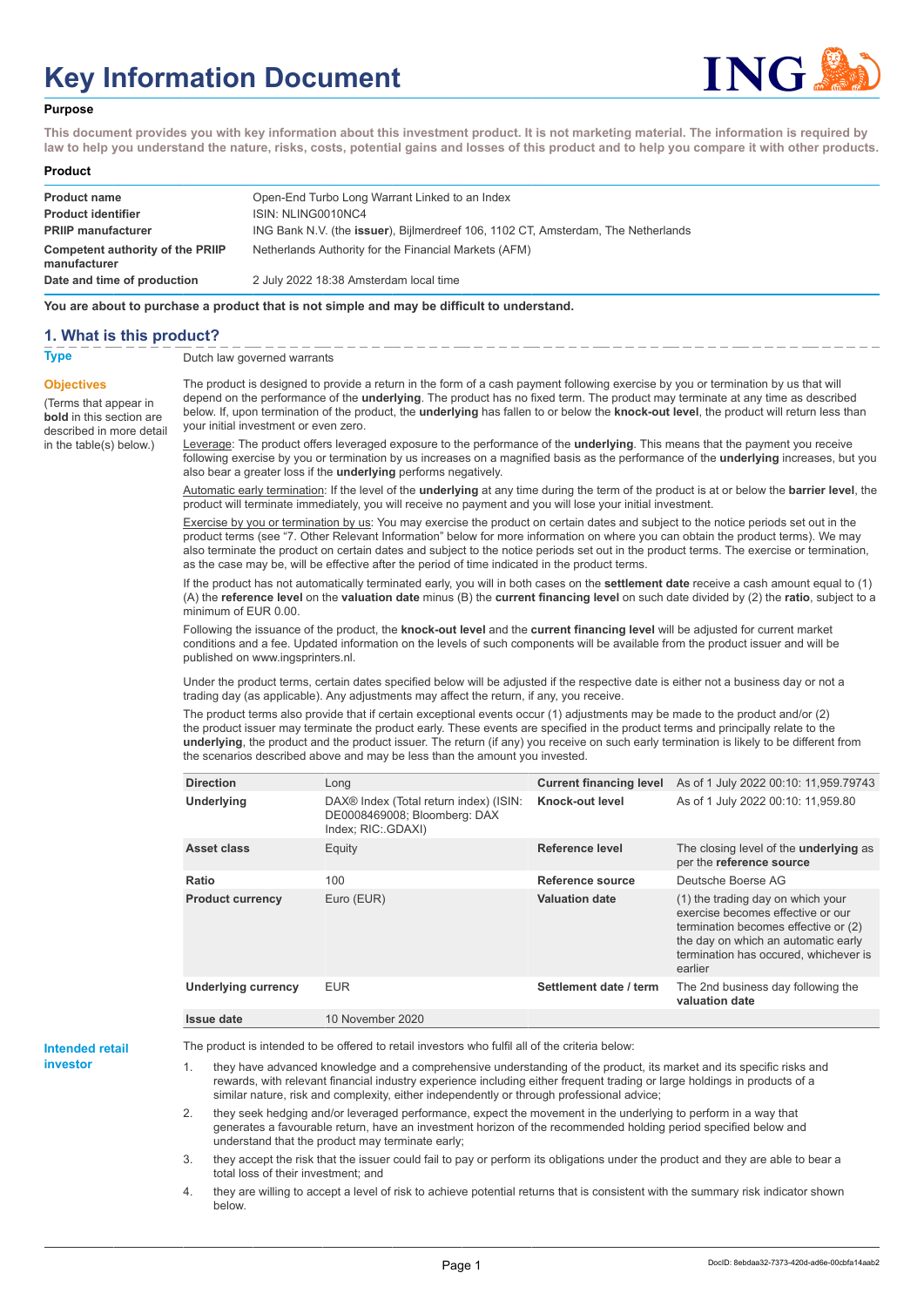# **2. What are the risks and what could I get in return?**

**Risk indicator**

**Performance scenarios**



thereto as specified in the section "7. Other relevant information" below.

#### **Market developments in the future cannot be accurately predicted. The scenarios shown are only an indication of some of the possible outcomes based on recent returns. Actual returns could be lower.**

| <b>Investment: EUR 10,000</b> |                                                                           |                                |
|-------------------------------|---------------------------------------------------------------------------|--------------------------------|
| <b>Scenarios</b>              |                                                                           | 1 day                          |
|                               |                                                                           | (Recommended holding period)   |
| <b>Stress scenario</b>        | What you might get back after costs<br>Percentage return (not annualised) | <b>EUR 0.00</b><br>$-100.00\%$ |
| Unfavourable scenario         | What you might get back after costs<br>Percentage return (not annualised) | EUR 8,669.58<br>$-13.30\%$     |
| <b>Moderate scenario</b>      | What you might get back after costs<br>Percentage return (not annualised) | EUR 11.107.07<br>11.07%        |
| <b>Favourable scenario</b>    | What you might get back after costs<br>Percentage return (not annualised) | EUR 13.137.47<br>31.37%        |

The average returns shown in the above table are not annualised, which means they may not be comparable to the average returns shown in other key information documents.

This table shows the money you could get back over the next day under different scenarios, assuming that you invest EUR 10,000.

The scenarios shown illustrate how your investment could perform. The recommended holding period for this product is less than one year. The figures are therefore not calculated on a per year basis, but for the recommended holding period. Figures in this section and "4. What are the costs?" are therefore not comparable with figures given for products with a recommended holding period of at least one year. The scenarios presented are an estimate of future performance based on evidence from the past on how the value of this investment varies, and are not an exact indicator. What you get will vary depending on how the market performs and how long you keep the product. The stress scenario shows what you might get back in extreme market circumstances, and it does not take into account the situation where we are not able to pay you.

This product cannot be easily cashed in. This means it is difficult to estimate how much you would get back if you cash in before the recommended holding period. You will either be unable to cash in early or you will have to pay high costs or make a large loss if you do so.

The figures shown include all the costs of the product itself, but may not include all the costs that you pay to your advisor or distributor. The figures do not take into account your personal tax situation, which may also affect how much you get back.

Buying this product holds that you think the level of the underlying will increase.

Your maximum loss would be that you will lose your investment.

## **3. What happens if ING Bank N.V. is unable to pay out?**

You are exposed to the risk that the issuer might be unable to meet its obligations in connection with the product for instance in the event of bankruptcy or an official directive for resolution action. This may materially adversely affect the value of the product and could lead to you losing some or all of your investment in the product. The product is not a deposit and as such is not covered by any deposit protection scheme.

### **4. What are the costs?**

The Reduction in Yield (RIY) shows what impact the total costs you pay will have on the investment return you might get. The total costs take into account one-off, ongoing and incidental costs.